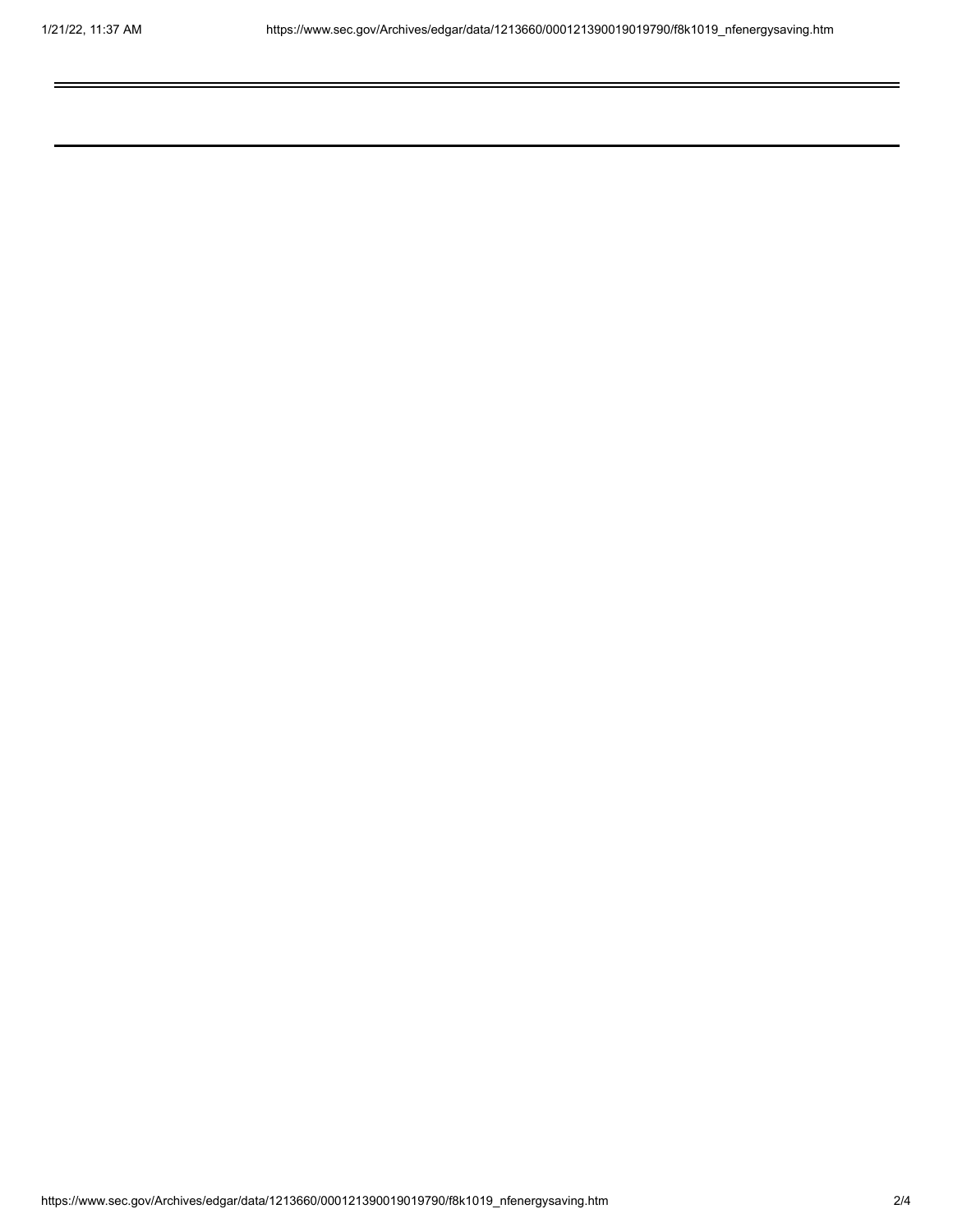### **Item 1.01. Entry into a Material Definitive Agreement.**

The Registrant entered into an agreement with a buyer to sell a convertible note (the "**Note**") of the Company, in the form attached herewith, in the aggregate principal amount of \$153,000.00. The maturity date of the Note is September 27, 2020 carrying a 6% annual interest.

The conversion price under the Note is 65% multiplied by the market price representing a discount rate of 35%. The reserved number of shares exercisable upon conversion of the Note will be initially 1,086,390 shares, provided that the holder of the Note may not become more than a 4.99% holder of the outstanding shares of Common Stock of the Registrant, all as defined, qualified and more fully described in the agreement and in the Note filed herewith, and subject to regulatory approvals.

#### **Item 9.01. Financial Statements and Exhibits.**

(d) Exhibits

- 2.1 Securities Purchase [Agreement](https://www.sec.gov/Archives/edgar/data/1213660/000121390019019790/f8k1019ex2-1_nfenergy.htm) between the Registrant and Power Up Lending Group Ltd. dated September 27, 2019
- 2.2 [Convertible](https://www.sec.gov/Archives/edgar/data/1213660/000121390019019790/f8k1019ex2-2_nfenergy.htm) Promissory Note (\$153,000 principal amount), Issue Date September 27, 2019